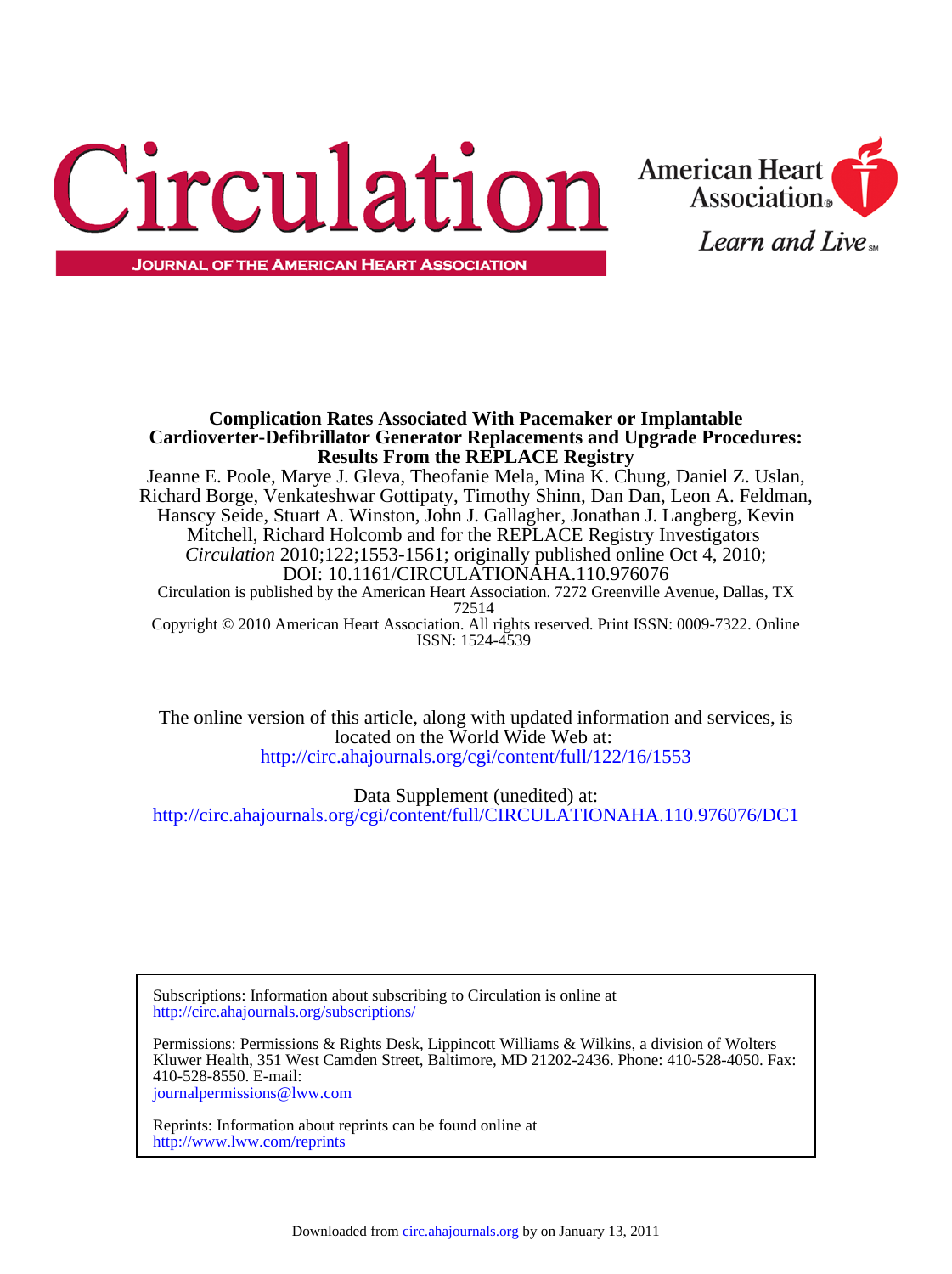# **Complication Rates Associated With Pacemaker or Implantable Cardioverter-Defibrillator Generator Replacements and Upgrade Procedures Results From the REPLACE Registry**

Jeanne E. Poole, MD; Marye J. Gleva, MD; Theofanie Mela, MD; Mina K. Chung, MD; Daniel Z. Uslan, MD; Richard Borge, MD; Venkateshwar Gottipaty, MD, PhD; Timothy Shinn, MD; Dan Dan, MD; Leon A. Feldman, MD; Hanscy Seide, MD; Stuart A. Winston, DO; John J. Gallagher, MD; Jonathan J. Langberg, MD; Kevin Mitchell, RN, BS; Richard Holcomb, PhD; for the REPLACE Registry Investigators

- *Background*—Prospective studies defining the risk associated with pacemaker or implantable cardioverter-defibrillator replacement surgeries do not exist. These procedures are generally considered low risk despite results from recent retrospective series reporting higher rates.
- *Methods and Results*—We prospectively assessed predefined procedure-related complication rates associated with elective pacemaker or implantable cardioverter-defibrillator generator replacements over 6 months of follow-up. Two groups were studied: those without (cohort 1) and those with (cohort 2) a planned transvenous lead addition for replacement or upgrade to a device capable of additional therapies. Complications were adjudicated by an independent events committee. Seventy-two US academic and private practice centers participated. Major complications occurred in 4.0% (95% confidence interval, 2.9 to 5.4) of 1031 cohort 1 patients and 15.3% (95% confidence interval, 12.7 to 18.1) of 713 cohort 2 patients. In both cohorts, major complications were higher with implantable cardioverter-defibrillator compared with pacemaker generator replacements. Complications were highest in patients who had an upgrade to or a revised cardiac resynchronization therapy device (18.7%; 95% confidence interval, 15.1 to 22.6). No periprocedural deaths occurred in either cohort, although 8 later procedure-related deaths occurred in cohort 2. The 6-month infection rates were 1.4% (95% confidence interval, 0.7 to 2.3) and 1.1% (95% confidence interval, 0.5 to 2.2) for cohorts 1 and 2, respectively.
- *Conclusions*—Pacemaker and implantable cardioverter-defibrillator generator replacements are associated with a notable complication risk, particularly those with lead additions. These data support careful decision making before device replacement, when managing device advisories, and when considering upgrades to more complex systems.

*Clinical Trial Registration*—URL: http://www.clinicaltrials.gov. Unique identifier: NCT00395447.

## **(***Circulation***. 2010;122:1553-1561.)**

**Key Words:** complications  $\blacksquare$  electrophysiology  $\blacksquare$  implantable cardioverter defibrillators  $\blacksquare$  pacemakers

The number of patients in North America and Europe who<br>receive a new pacemaker or implantable cardioverterdefibrillator (ICD) yearly is rising.1,2 The need for a pacemaker increases as patients age, and ICD implantation has expanded as a result of the publication of recent clinical trials.3–9 In the years after initial implantation, device replacement may become necessary for battery depletion or for upgrades to more complex multilead pacemakers or ICDs. The

increase in generator or lead advisories and recalls contributes further to those patients considered for replacement.<sup>10-12</sup>

# **Clinical Perspective on p 1561**

The determination of procedural adverse events is complex, related to the specific type of procedure and patient comorbidities such as congestive heart failure.13 Longer-term patient outcomes may also be affected by the procedure; thus,

© 2010 American Heart Association, Inc.

Received October 6, 2009; accepted August 10, 2010.

From the University of Washington, Seattle (J.E.P.); Washington University in St Louis, School of Medicine, St Louis, Mo (M.J.G.); Massachusetts General Hospital, Boston (T.M.); Cleveland Clinic, Cleveland, Ohio (M.K.C.); University of California Los Angeles (D.Z.U.); Abington Medical Specialists, Abington, Pa (R.B.); South Carolina Heart Center, Columbia (V.K.); Michigan Heart, Ypsilanti (T.S., S.A.W.); Piedmont Heart Institute, Atlanta, Ga (D.D.); Desert Cardiology, Rancho Mirage, Calif (L.A.F.); Halifax Medical Center, Daytona Beach, Fla (H.S.); Spartanburg Regional, Spartanburg, SC (J.J.G.); Emory University, Atlanta, Ga (J.J.L.); BIOTRONIK, Inc, Lake Oswego, Ore (K.M.); and Private practice, Minneapolis, Minn (R.H.).

**The online-only Data Supplement is available with this article at http://circ.ahajournals.org/cgi/content/full/CIRCULATIONAHA.110.976076/DC1.** Correspondence to Jeanne E. Poole, MD, University of Washington, Division of Cardiology, 1959 NE Pacific Street, Box 356422, Seattle, WA 98198-6422. E-mail jpoole@u.washington.edu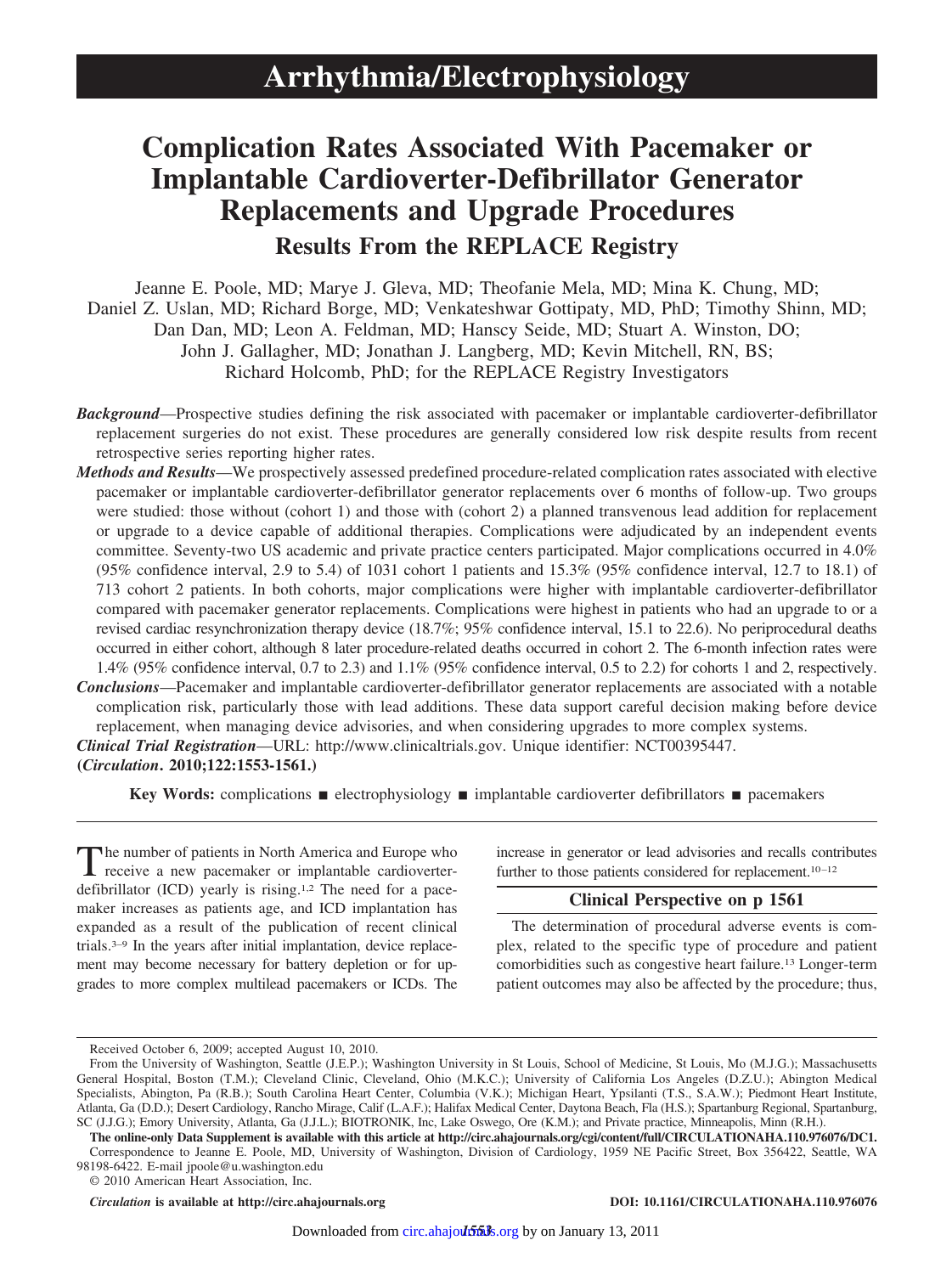reporting of complications should include both short- and long-term results.<sup>14</sup>

Although retrospective series have examined complications with generator replacements, prospective data are unavailable.15–19 Furthermore, risks related to generator replacements with lead additions are not well understood, particularly upgrades to cardiac resynchronization therapy  $(CRT)$ .<sup>20-23</sup> To answer these questions, we prospectively collected 6-month complication rates in patients undergoing pacemaker or ICD generator replacement, including CRTpacemakers and CRT-ICDs.

#### **Methods**

#### **Study Design and Participants**

The REPLACE Registry was a prospective, multicenter study designed to collect complication data on patients for 6 months after replacement of a pacemaker or ICD generator. This study was approved by the ethics committee of each participating institution, and all patients provided written informed consent.

Two cohorts of patients undergoing generator replacement were prespecified: those without (cohort 1) and those with (cohort 2) the intent to add 1 or more leads. Cohort assignment was made at the time of enrollment in the study. Investigators were encouraged to enroll all patients who met inclusion criteria: age  $\geq$  18 years, ability to provide informed consent, life expectancy  $>6$  months, geographic stability, and availability for the 6 months of follow-up. Exclusion criteria were expected heart transplant within 6 months or a planned lead extraction for any cause, including infection. Investigators were instructed to perform the generator replacement within 30 days of enrollment and baseline data collection.

Any commercially available generator or lead could be included. The decision to perform the generator replacement or to upgrade an existing device was made according to the investigators' clinical assessment of their patient. The study did not mandate specific surgical or implantation techniques such as venous access, use of temporary pacemakers, or surgical site choices.

Follow-up included a wound examination performed per the investigators' routine practice, a 3-month clinic or telephone query evaluation, and a final 6-month clinic visit. Clinical data, complications, and patient medical complaints related to the replacement procedure were prospectively captured with a secure electronic data management system.

Definitions of major and minor complications were predefined and purposely comprehensive (Table 1). Major complications were those that placed the patient at significant risk, requiring an intervention, procedure, or hospitalization for management. Minor complications were associated with significant symptoms or a decline in status.

All reported complications were adjudicated by the Clinical Events Committee, which included electrophysiology and infectious disease physicians. Medical records were reviewed to ensure that active medical conditions present at the time of the procedure were not adjudicated as complications. If a patient experienced multiple events, the clinical time course was reviewed to ensure that complications counted were distinct separate occurrences related to the replacement procedure. If the investigators reported events that were not prespecified, the Clinical Events Committee considered each for its relationship to the generator replacement procedure. Procedural infections conformed to the Center for Disease Control definitions, which include deep and superficial surgical site infections exclusive of stitch abscesses.24

The reporting of deaths related to pacemaker or ICD procedures is often limited to the immediate periprocedural time.5,7,8 Commonly, however, the surgical literature reports all-cause 30-day mortality rates, which consider both immediate procedural survival and deaths from subsequent complications.14 Adopting a similar approach, the Clinical Events Committee examined all deaths that occurred within 30 days of the enrollment replacement procedure. Death was considered procedure related if caused by a mechanical complication

#### **Table 1. Definitions of Major and Minor Complications**

Major complications

Death within 30 d related to the procedure

Cardiac arrest within 24 h of the procedure

Respiratory arrest/failure within 24 h of the procedure requiring ventilator support or intubation

Acute coronary syndrome directly related to the procedure

Cardiac perforation with or without pericardial tamponade, requiring pericardiocentesis or other surgical intervention

Pneumothorax requiring observation or chest tube placement Hemothorax

Stroke within 30 d of the replacement procedure

Hemodynamic instability during the procedure requiring unplanned intervention and/or aborting the procedure

Infection requiring intravenous antibiotics and or system removal/extraction

Generator or lead malfunction requiring reoperation

Pocket revision requiring reoperation

Prolonged hospitalization attributable to the device replacement procedure\*

Hematoma requiring evacuation, drainage, blood transfusion,

hospitalization, or extension of hospital stay to treat hematoma

Hospital readmission directly related to the generator replacement procedure

Coronary venous dissection with hemodynamic instability

Pulmonary embolus

Peripheral arterial embolus

Deep vein thrombosis

Drug reaction resulting in an aborted procedure

Cardiac valve injury

New AV conduction block developing as a result of the procedure

AV fistula related to the replacement procedure

Minor complications

Hematoma lasting  $>7$  d with tenseness, drainage, or minor dehiscence managed as an outpatient

Hematomas without tenseness but requiring additional outpatient evaluation

Implant related pain lasting  $>7$  d requiring prolonged use of narcotic pain medications†

Cellulitis treated as an outpatient with oral antibiotics

Stitch abscess

Minor surgical wound findings‡

Unanticipated device reprogramming resulting from inadequate lead performance with significant patient symptoms or status change, excluding asymptomatic threshold changes

Reversal of sedation for respiratory compromise requiring benzodiazepine or opioid receptor antagonist

Peripheral nerve injury

Superficial phlebitis

AV indicates atrioventricular.

\*Unexpected prolonged hospitalization (excludes patients with preprocedure exacerbation of medical illness or those requiring routine intravenous anticoagulation after the procedure).

†Excluding patients taking long-term narcotic medications.

‡Includes complaints such as noninfectious rashes, superficial incisional dehiscence, and painful blistering from tape.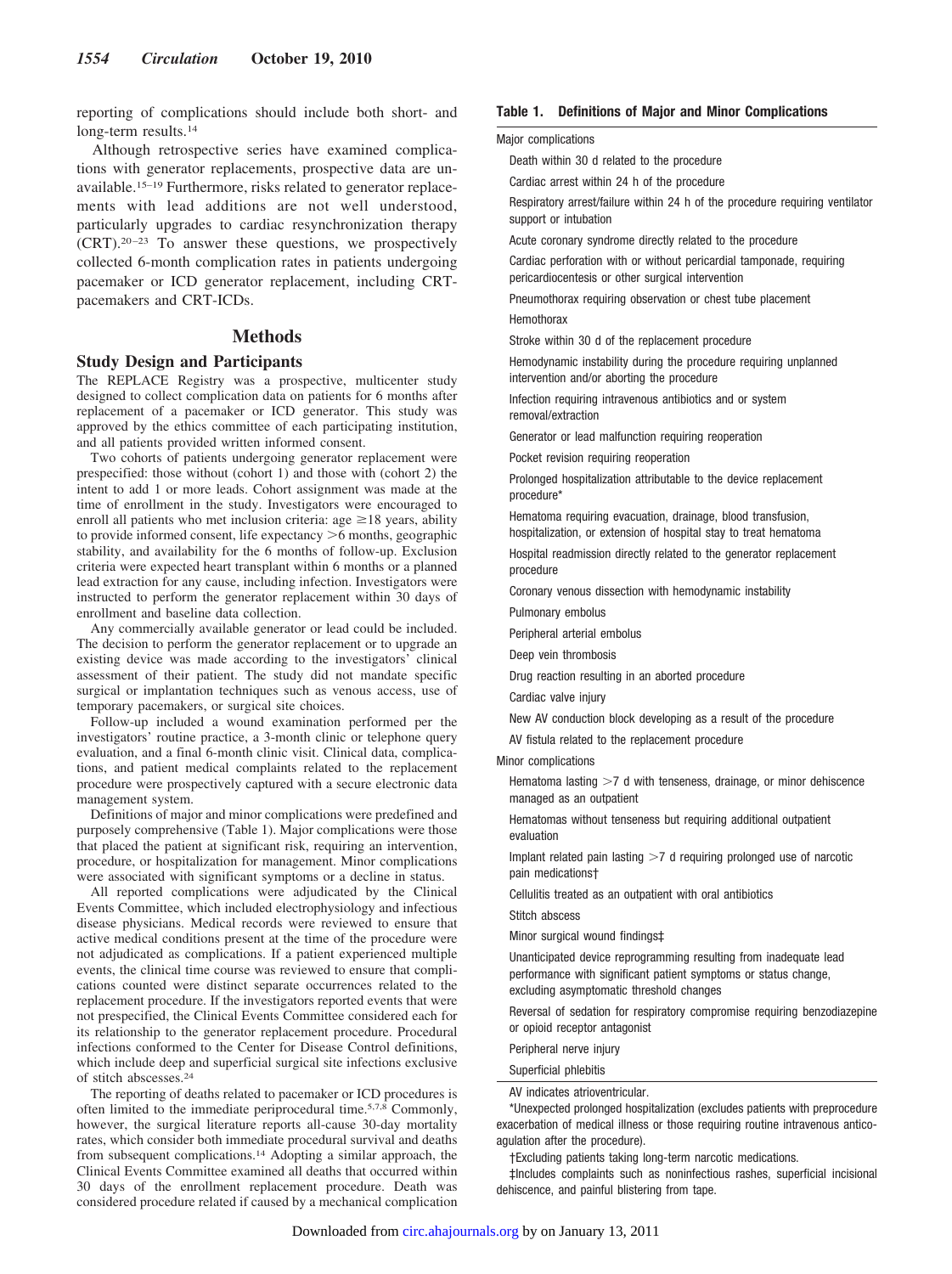| Table 2. Baseline Clinical Characteristics and Medications |  |  |  |
|------------------------------------------------------------|--|--|--|
|------------------------------------------------------------|--|--|--|

| <b>Clinical Characteristic</b>                 | Cohort 1<br>$(n=1031)$ | Cohort 2<br>$(n=713)$ | P*          |
|------------------------------------------------|------------------------|-----------------------|-------------|
| Age, mean $(\pm SD)$ , y                       | 70.6 ( $\pm$ 14.1)     | 69.5 ( $\pm$ 12.9)    | 0.10        |
| Female sex, n (%)                              | 389 (37.7)             | 172 (24.1)            | < 0.001     |
| Race, $n$ $\left(\% \right)$                   |                        |                       | 0.83        |
| White                                          | 903 (87.6)             | 630 (88.4)            |             |
| <b>Black</b>                                   | 108 (10.5)             | 74 (10.4)             |             |
| <b>Other</b>                                   | 20 (1.9)               | 9 (1.3)               |             |
| Hispanic ethnicity, † n (%)                    | 41 (4.0)               | 26 (3.6)              | 0.80        |
| NYHA heart failure class, ‡ n (%)              |                        |                       | < 0.001     |
| Class I                                        | 160 (15.5)             | 52 (7.3)              |             |
| Class II                                       | 281 (27.3)             | 137 (19.2)            |             |
| Class III                                      | 138 (13.4)             | 378 (53.0)            |             |
| Class IV                                       | 5(0.5)                 | 19 (2.7)              |             |
| No heart failure symptoms                      | 423 (41.0)             | 112 (15.7)            |             |
| Heart failure hospitalization                  | 72 (7.0)               | 176 (24.7)            | < 0.001     |
| within 12 mo, $n$ $\left(\frac{9}{6}\right)$   |                        |                       |             |
| Ejection fraction, § mean $(\pm SD)$ , %       | 44.3 ( $\pm$ 16.7)     | $29.7 (\pm 13.1)$     | < 0.001     |
| Other medical history, n (%)                   |                        |                       |             |
| Pacemaker dependent,    n (%)                  | 298 (28.9)             | 208 (29.2)            | 0.96        |
| CABG or valve surgery                          | 353 (34.2)             | 285 (40.0)            | 0.02        |
| Peripheral vascular disease                    | 123 (11.9)             | 89 (12.5)             | 0.77        |
| Cerebrovascular disease                        | 169 (16.4)             | 105 (14.7)            | 0.38        |
| Recent MI $(\leq 4$ wk)                        | 4 (0.4)                | 3 (0.4)               | 1.00        |
| Remote MI $(>4$ wk)                            | 321 (31.1)             | 283 (39.7)            | < 0.001     |
| Chronic pulmonary disease                      | 165 (16.0)             | 122 (17.1)            | 0.56        |
| Renal disease (creatinine<br>$\geq$ 1.3 mg/dL) | 149 (14.5)             | 138 (19.4)            | 0.007       |
| Diabetes mellitus¶                             | 295 (28.6)             | 217 (30.4)            | 0.39        |
| Currently smokes cigarettes,<br>n(%)           | 78 (7.6)               | 59 (8.3)              | 0.59        |
| Medications, n (%)                             |                        |                       |             |
| <b>ACE</b> inhibitor                           | 437 (42.4)             | 396 (55.5)            | $<$ 0.001   |
| Aspirin                                        | 495 (48.0)             | 359 (50.4)            | 0.36        |
| Angiotensin receptor blocker                   | 185 (17.9)             | 115 (16.1)            | 0.33        |
| $\beta$ -blocker                               | 679 (65.9)             | 566 (79.4)            | < 0.001     |
| Calcium channel blocker                        | 169 (16.4)             | 65(9.1)               | < 0.001     |
| Digoxin                                        | 272 (26.4)             | 237 (33.2)            | 0.002       |
| <b>Diuretic</b>                                | 575 (55.8)             | 494 (69.3)            | < 0.001     |
| <b>Statin</b>                                  | 564 (54.7)             | 433 (60.7)            | 0.014       |
| <b>Steroids</b>                                | 34(3.3)                | 17 (2.4)              | 0.31        |
| Antiarrhythmic drugs#                          |                        |                       |             |
| Amiodarone                                     | 102(9.9)               | 121 (17.0)            | < 0.001     |
| Sotalol                                        | 62(6.0)                | 30(4.2)               | 0.10        |
| <b>Other</b>                                   | 40(3.9)                | 22(3.1)               | 0.43        |
| Anticoagulant/Antiplatelet Drugs               |                        |                       |             |
| Warfarin                                       | 386 (37.4)             | 328 (46.0)            | $<$ 0.001   |
| Dipyridamole                                   | 8(0.8)                 | 2(0.3)                | 0.21        |
|                                                |                        |                       | (Continued) |

#### **Table 2. Continued**

| Clinical Characteristic      | Cohort 1<br>$(n=1031)$ | Cohort 2<br>$(n=713)$ | р*    |
|------------------------------|------------------------|-----------------------|-------|
| Heparin-low molecular weight | 9(0.9)                 | 21(2.9)               | 0.001 |
| Clopidogrel/ticlopidine      | 117 (11.3)             | 112 (15.7)            | 0.009 |
| No medications               | 39(3.8)                | 16(2.2)               | 0.09  |

NYHA indicates New York Heart Association; CABG, coronary artery bypass graft; MI, myocardial infarction; and ACE, angiotensin-converting enzyme.

\**P* values compare cohort 1 to cohort 2.

†Ethnicity unknown for 1 cohort 1 patient. ‡NYHA class unknown for 24 cohort 1 patients and 15 cohort 2 patients. §Ejection fraction data, requested if obtained within 6 months before enrollment, was available for 443 cohort 1 patients and 530 cohort 2 patients. -Pacemaker dependency was determined by the investigator. ¶Diabetes mellitus status was unknown for 2 cohort 2 patients. #Patients could be taking  $>1$  antiarrhythmic drug.

or acute medical deterioration during or after the procedure; was a result of related interventions; or was unexplained and unanticipated.

Management of periprocedural anticoagulation was at the discretion of each investigator; routine reinitiation of anticoagulation with intravenous heparin after the procedure was not considered a complication. In cohort 2, an unsuccessful attempt to implant a new transvenous lead resulting from patient anatomy was not reported as a complication. In both cohorts, the unanticipated finding of a lead malfunction at the time of the replacement procedure requiring an unplanned lead extraction was not considered a complication. A lead extraction might be considered necessary, for instance, if venous access was limited by vessel crowding from indwelling leads so that removal of a lead was needed to complete the procedure.

#### **Statistical Analysis**

The REPLACE registry was designed as a fixed-sample-size trial, with a total of 1750 patients considered adequate to achieve predetermined levels of precision in the estimation of complication rates in the 2 study cohorts. Previously published data suggested that complications associated with generator replacement could occur in 1% to 10% of patients.15–19 A minimum of 700 patients would permit estimating a 95% confidence interval (CI) width of  $\pm 1\%$  around an observed event rate of 1%, whereas an event rate of 10% would have an associated interval width of  $\pm 2.5\%$ . Because complication rates were expected to be lower in cohort 1, a minimum of 1000 patients was planned for this cohort to enable detection of infrequent events, with the remainder, or up to 750 patients, in cohort 2. Prespecified variables were collected in both cohorts. Patients were evaluated on an intention-to-treat basis according to original cohort classification assignment by the investigator. Standard descriptive statistics were used to summarize the registry data. Continuous variables were reported with means and SDs.

Complications are reported both as the number of patients experiencing each type of complication and as patient-level event rates with associated exact 95% CIs*.* In cases when group differences in registry variables were statistically tested, nominal unadjusted *P* values were reported for associated tests of continuous (Student *t* test) and categorical measures  $(\chi^2)$ , Fisher exact, and Cochran-Mantel-Haenszel tests).

#### **Study Oversight and Authorship**

The REPLACE Registry Steering Committee (Appendix A in the online-only Data Supplement) was responsible for overall study guidance, including the study protocol, data analysis, and interpretation of the results. Reported events were adjudicated by the Clinical Events Committee (Appendix B in the online-only Data Supplement), blinded to institution and investigator (Appendix C in the online-only Data Supplement). Novella Clinical independently managed the database and participating sites and provided on-site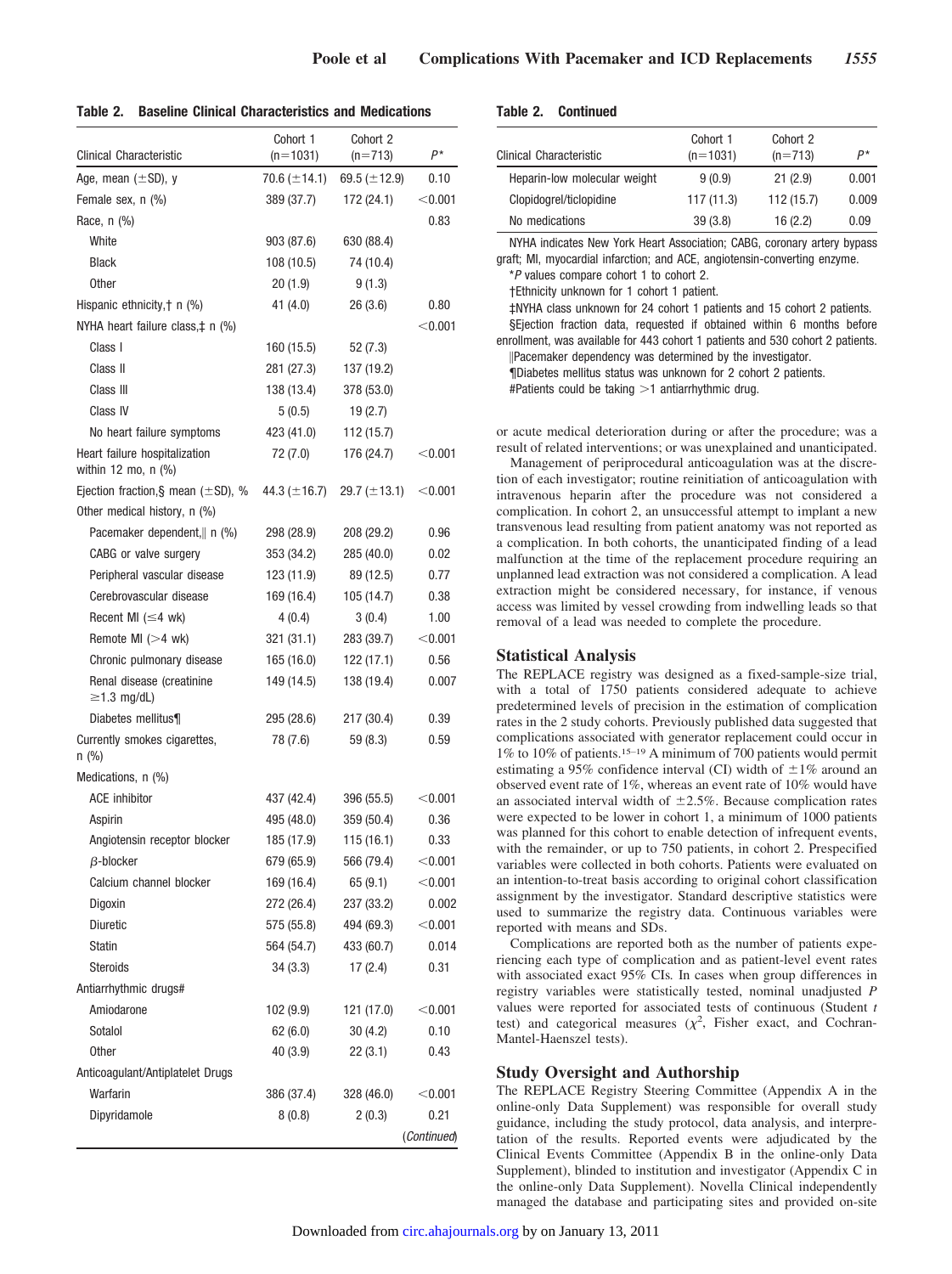|  | Table 3. Device Characteristics at Enrollment |  |  |
|--|-----------------------------------------------|--|--|
|--|-----------------------------------------------|--|--|

| Characteristic                                     | Cohort 1<br>$(n=1031)$ | Cohort 2<br>$(n=713)$ | $P^*$   |
|----------------------------------------------------|------------------------|-----------------------|---------|
| Existing device type, $n$ (%)                      |                        |                       | < 0.001 |
| Pacemaker, single                                  | 90(8.7)                | 71 (10.0)             |         |
| Pacemaker, dual                                    | 425 (41.2)             | 258 (36.2)            |         |
| ICD, single                                        | 101(9.8)               | 137 (19.2)            |         |
| ICD, dual                                          | 226 (21.9)             | 183 (25.7)            |         |
| CRT-pacemaker                                      | 14 (1.4)               | 15(2.1)               |         |
| CRT-ICD                                            | 175 (17.0)             | 49 (6.9)              |         |
| Existing device location, n (%)                    |                        |                       | 0.75    |
| Prepectoral                                        | 918(89.0)              | 642 (90.0)            |         |
| Subpectoral                                        | 94 (9.1)               | 64 (9.0)              |         |
| Abdomen, prerectus                                 | 11(1.1)                | 4(0.6)                |         |
| Abdomen, subrectus                                 | 4(0.4)                 | 2(0.3)                |         |
| Unknown                                            | 4(0.4)                 | 1(0.1)                |         |
| Prior generator replacement, n (%)                 | 234 (22.7)             | 183 (25.7)            | 0.17    |
| Duration of implantation, † mean<br>$(\pm SD)$ , y | 6.2 ( $\pm$ 2.7)       | 4.4 ( $\pm$ 3.3)      | < 0.001 |

\**P* values compare cohort 1 to cohort 2.

†Duration of implant data is unavailable for 3 cohort 1 patients and 5 cohort 2 patients.

monitoring services throughout the study (Appendix D in the online-only Data Supplement).

All authors take full responsibility for the integrity of the data and the writing of this report. Dr Poole had full access to all the data in the study and had final responsibility for the decision to submit this article for publication.

## **Results**

### **Study Population**

A total of 1750 patients were enrolled. Six patients were later censored because they met exclusion criteria after review of source documents; therefore, data on 1031 cohort 1 patients and 713 cohort 2 patients were analyzed. Enrollment began July 23, 2007, and ended November 7, 2008, with final follow-up ending June 15, 2009. Seventy-two institutions enrolled patients into one or both cohorts. Thirty-four private practice and 34 academic sites enrolled in cohort 1; 32 private practice and 37 academic sites enrolled in cohort 2. All scheduled follow-up appointments were completed by 98.0% of surviving cohort 1 and 98.5% of surviving cohort 2 patients. The wound evaluation appointment occurred at  $15.1 \pm 12.4$  days after the procedure.

Baseline clinical characteristics are shown in Table 2. Patients in cohort 2 compared with cohort 1 patients were less likely to be female; had a lower ejection fraction, a higher New York Heart Association class, more prior cardiac surgery, and more myocardial infarction; and were more likely to be taking cardiac medications.

The surgical site location and type of device the patients had at enrollment are shown in Table 3. Patients in cohort 1 were more likely to have an existing dual-chamber pacemaker and CRT-ICD.

The indications for the generator replacement in cohort 1 patients included normal battery depletion in 997 patients (96.7%), generator under advisory in 12 patients (1.2%), malfunction in 6 patients (0.6%), and elective replacement prior to battery depletion in 16 patients (1.6%). The planned procedure in cohort 2 included an upgrade to a CRT in 407 patients (57.1%), an upgrade from a single-chamber to a dual-chamber pacemaker or ICD in 114 patients (16.0%), an upgrade of a CRT-pacemaker to a CRT-ICD in 13 patients (1.8%), and replacement or evaluation of suspected malfunctioning lead(s) in 179 patients  $(25.1\%)$ . Only 5  $(0.7\%)$  cohort 2 patients had a generator under advisory.

#### **Complications**

The numbers of patients experiencing distinct types of major complications are shown in Figure 1A and 1B and the numbers of patients experiencing minor complications are shown in Figure 2A and 2B for cohorts 1 and 2, respectively. Complications are grouped as periprocedural (usually identified within 24 hours of the procedure) or subsequent out to 6 months of follow-up including those identified after 24 hours.

#### *Major Complications, Cohort 1*

No patient experienced death during the procedure. Only 2 patients (0.2%) experienced a periprocedural complication (hemodynamic instability requiring intervention with vasoactive medications in both). All other complications were identified subsequently. The most common complication was the need for reoperation resulting from lead dislodgement or lead malfunction in 10 patients (1.0%).

Seven patients (0.7%) developed hematomas requiring evacuation. Six of these patients were treated long-term with antiplatelet or anticoagulation medications. These included ticlopidine or clopidogrel alone in 2 patients, warfarin alone in 3 patients, and both warfarin and clopidogrel in 1 patient.

#### *Major Complications, Cohort 2*

Periprocedural complications included cardiac perforation in 5 patients (0.7%), a pneumothorax or hemothorax in 6 patients (0.8%), and cardiac arrest in 2 patients (0.3%). The most common subsequent complication was the need to reoperate in 56 patients (7.9%) because of a lead dislodgment or lead malfunction. Prolonged hospitalization as a result of procedure-related exacerbation of heart failure or acute renal failure occurred in 18 patients (2.5%), all of whom had an upgrade to CRT. Hematomas requiring evacuation developed in 11 patients (1.5%). Long-term anticoagulant or antiplatelet medication prescribed in these patients included warfarin in 7 and clopidogrel or ticlopidine in 3; 1 patient took none of these drugs.

No deaths occurred in the periprocedural time, but 8 procedure-related patient deaths occurred (1.1%) within 30 days. In 4 patients, an unsuccessful attempt to place a transvenous left ventricular (LV) lead for a CRT upgrade prompted a surgical approach to place an epicardial LV lead. In all 4 patients, this procedure resulted in subsequent complications and death. In the remaining 4 patients, unexplained death occurred without an alternative explanation such as progressive heart failure or other terminal medical disease. The lead addition in these 4 patients was a new right ventricular ICD lead in 1 patient, new right ventricular pacing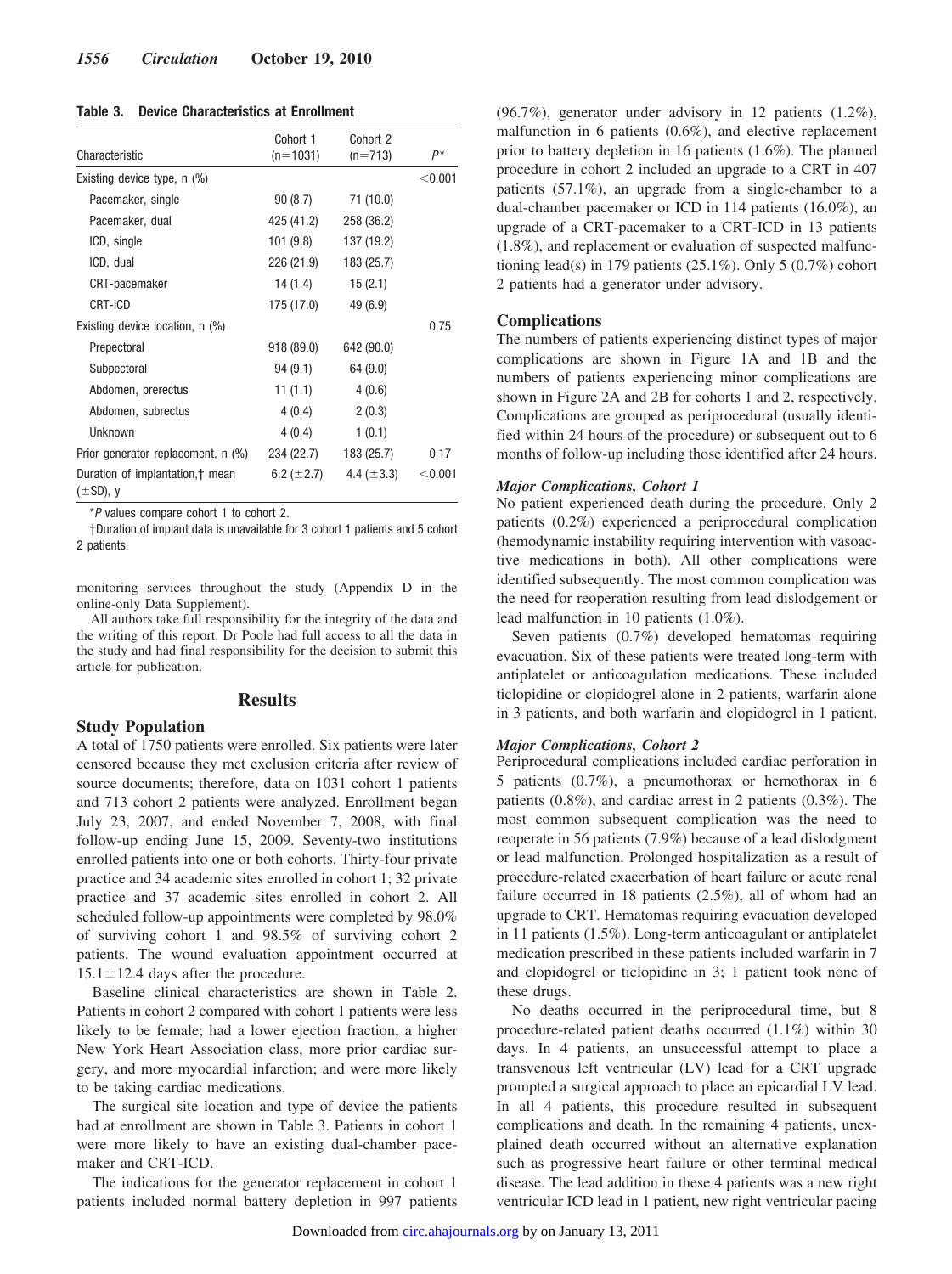

**Figure 1.** Major complications: A, cohort 1; B, cohort 2. Complications are reported as the number of patients experiencing each type of complication (n). The bars represent the % of patients experiencing each complication type. A patient could have >1 complication. Complications are shown as periprocedural or subsequent out to 6 months of follow-up. CIs for the accuracy of estimation are displayed within the error bars. \*Requiring reoperation. †Hematoma requiring evacuation, hospitalization, or transfusion. ‡Such as, loose connection. §To assess defibrillation lead integrity.

lead in 1 patient, and a transvenous LV lead for CRT upgrade in the remaining 2 patients.

#### **Minor Complications, Cohorts 1 and 2**

The most frequent minor complications were hematomas persisting  $>7$  days but managed on an outpatient basis. They occurred in 36 cohort 1 patients (3.5%) and in 31 cohort 2 patients (4.3%).

## **Infectious Complications**

Eight patients (0.8%) in cohort 1 experienced a major infection; 5 required extraction of their generator and leads. A minor infection (surgical site cellulitis) occurred in 6 patients (0.6%), who were treated with outpatient oral antibiotics. The cohort 1 combined major and minor infection rate was 1.4% (95% CI, 0.7 to 2.3). Six patients (0.8%) in cohort 2 experienced a major infection; 5 required extraction of the generator and leads. Two additional patients (0.3%) developed cellulitis treated with outpatient oral antibiotics. The cohort 2 combined major and minor infection rate was 1.1% (95% CI, 0.5 to 2.2). All patients in both cohorts received preprocedural intravenous antibiotics and antiseptic skin preparation.

## **Summary of Complications: Patient Event Rates**

## *Cohort 1*

Forty-one patients had 1 or more major complication and 76 patients had 1 or more minor complication. The major complication rate was 4.0% (95% CI, 2.9 to 5.4) with a periprocedural event rate of 0.2% (95% CI, 0.0 to 0.7) and a subsequent event rate out to 6 months of 4.0% (95% CI, 2.9 to 5.4). The minor complication rate was 7.4% (95% CI, 5.9 to 9.1).

## *Cohort 2*

One hundred nine patients had 1 or more major complication, and 54 patients had 1 or more minor complication. The major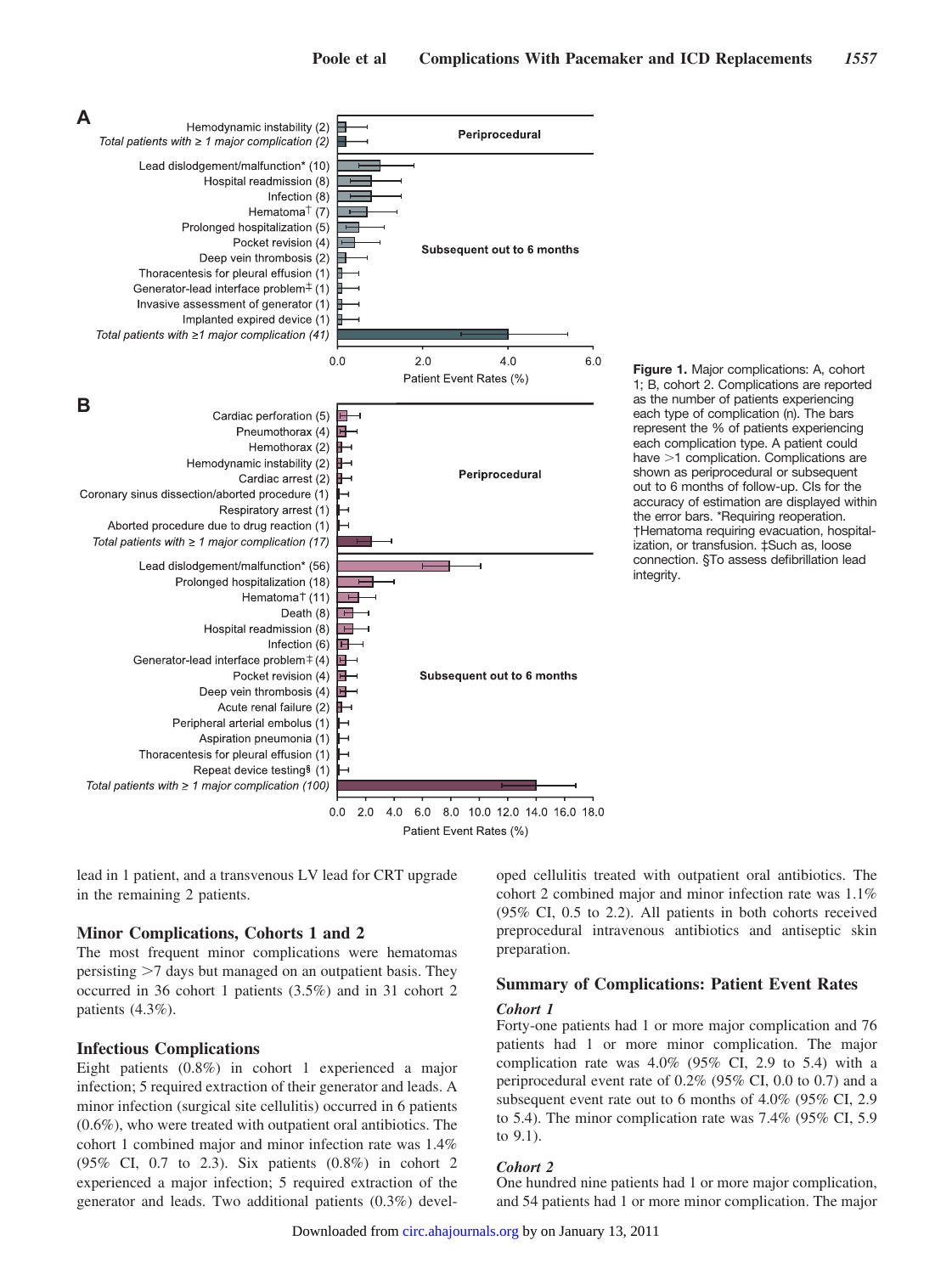

**Figure 2.** Minor complications: A, cohort 1; B, cohort 2. Complications are reported as the number of patients experiencing each type of complication (n). The bars represent the % of patients experiencing each complication type. A patient could have  $>1$  complication. Complications are shown as periprocedural or subsequent out to 6 months of follow-up. CIs for the accuracy of estimation are displayed within the error bars. \*Multiple VF inductions with prolonged anesthesia and patient recovery. †Hematoma persistent 7 days managed as an outpatient. ‡Significant symptoms, such as syncope, resulting in device reprogramming to manage. §VT unanticipated and thought due to electrocautery over generator/leads. ||Symptomatic hypotension reversed with intravenous fluids. DFT indicates defibrillation threshold.

complication rate was 15.3% (95% CI, 12.7 to 18.1) with a periprocedural event rate of 2.4% (95% CI, 1.4 to 3.8) and a subsequent event rate of 14.0% (95% CI, 11.6 to 16.8). The minor complication rate was 7.6% (95% CI, 5.7 to 9.8).

## **Major Complication Rates by Generator Implanted**

The Cochran-Mantel-Haenszel test was used to evaluate the odds ratios (ORs) for device comparisons across cohorts and device types (Figure 3). We found that the risk of complications across generator type was consistently higher in cohort 2 than in cohort 1 (OR, 2.84; 95% CI, 1.86 to 4.35; *P*<0.001) and that the risk of complications across both cohorts was higher for ICD compared with pacemaker (OR, 2.38; 95% CI, 1.30 to 4.38;  $P=0.004$ ) and for CRT compared with pacemaker (OR, 3.68; 95% CI, 1.98 to 6.84; *P*<0.001). No significant difference in risk was noted between CRT and ICD (OR, 1.50; 95% CI, 0.97 to 2.32; *P*=0.07).

# **Cohort 2 Major Complication Rates by Lead Procedure**

Patient event rates by the type of lead addition or upgrade procedure performed were compared in 3 groups: (1) Patients who underwent an upgrade to or revision of a CRT had a major complication rate of 18.7% (95% CI, 15.1 to 22.6); (2) patients who underwent an upgrade to or revision of a single-chamber pacemaker or ICD to a dual-chamber pacemaker or ICD had a rate of 11.1% (95% CI, 7.4 to 15.9); and (3) patients who ultimately did not receive a new lead addition had a rate of 4.4% (95% CI, 0.5 to 15.2). The difference across risk groups was significant  $(P=0.004)$ ; Figure 4).

## **Discussion**

We performed the first prospective, multicenter study of complications related to pacemaker, ICD, and CRT generator changes. Our goal was to collect specific events within the periprocedural time and long-term complications. In this manner, we could provide data to physicians for complications related to the technical aspects of performing the procedure and highlight complications that may arise as a cascade effect of having had the procedure performed.

We found a major complication rate of 4.0% in patients who had a generator replacement without a plan to add a transvenous lead. An earlier retrospective report from 17 Canadian centers described a major complication rate of 5.8% in 533 patients at 3 months and a 5.9% rate in 451 patients at 12 months for patients undergoing an ICD generator replacement because of an advisory indication.15,16 A subsequent single-center study of 407 patients undergoing ICD replacements reported a major complication rate of 2.1% at 6 months. Two further single-center studies included pacemakers and ICDs and reported major complication rates of 1.2% in 732 patients at 2 months and 4.1% in 222 patients at 3 months, respectively.17,18

We report novel data on complication rates in patients who had a generator replacement combined with a plan to add 1 or more transvenous leads. The clinical profile of these patients suggests more advanced cardiovascular disease compared with the patients who had a generator replacement alone.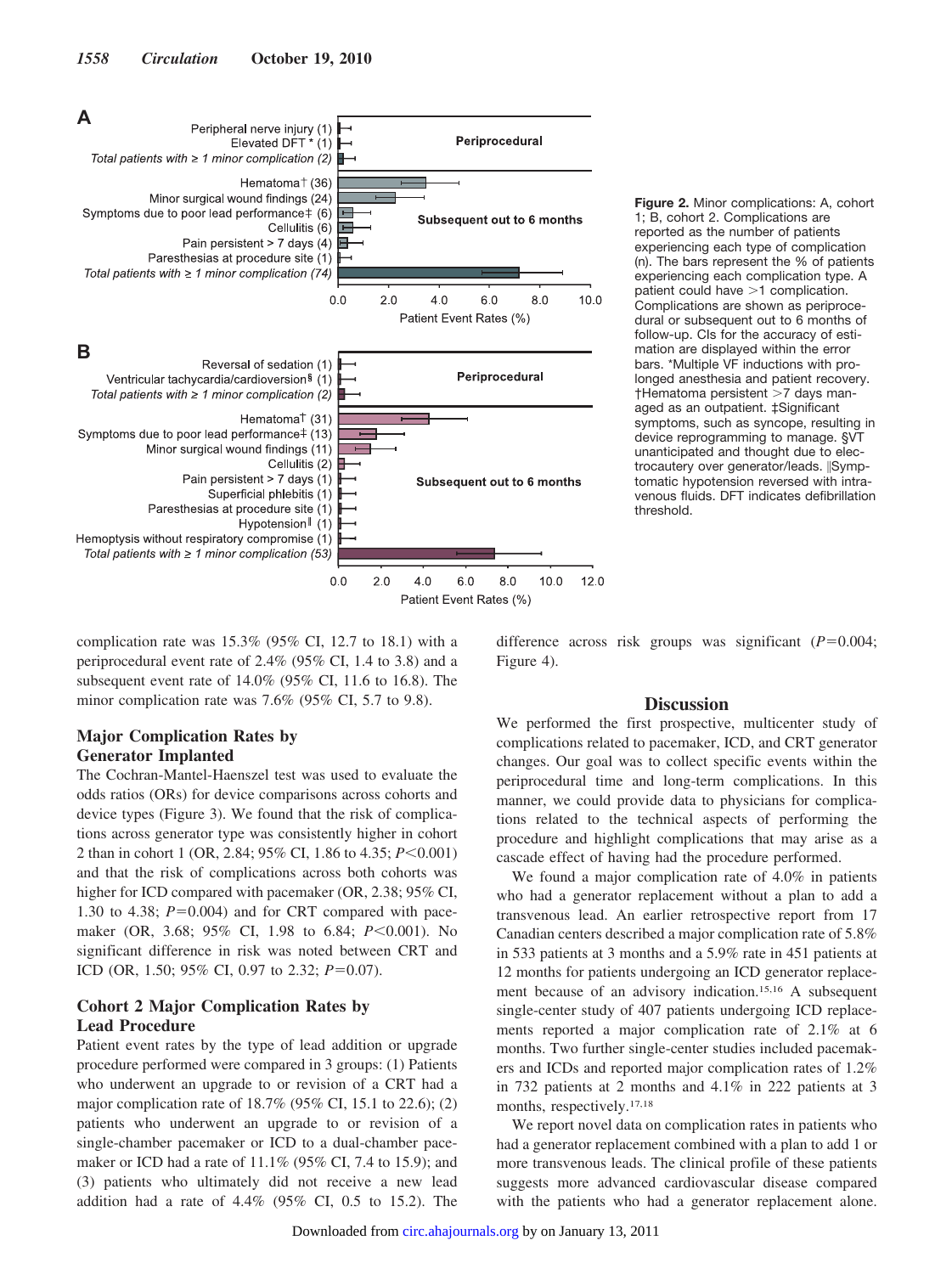

**Figure 3.** Cohort 1 and 2 major complications by device generator type implanted. The bars represent patient complication event rates and 95% CIs. The numbers in parentheses (n/nn) indicate the number of patients with a complication/the number of patients with each device type. No generator was implanted into 3 cohort 1 patients (no complications occurred) because of physician decision to abandon the procedure. No generator was implanted into 9 cohort 2 patients (2 complications occurred) because of adequate battery voltage but inability to add a lead or decision not to add a lead. PM indicates pacemaker; ICD, implantable cardioverter defibrillator; CRT, cardiac resynchronization therapy.

Although the periprocedural major complication rate for this group of patients was low, 2.4%, the overall 6-month major complication rate was substantial, 15.3%. The highest risk of a major complication occurred in patients whose procedure was to add an LV lead for CRT. The reason for this high complication rate may relate to the challenges of venous structures with indwelling leads or the advanced cardiovascular and medical diseases in these individuals. Data on adding leads to existing systems are limited. Several small retrospective studies have reported complication rates between 8.3% and 45.5% in a total of 179 patients.<sup>20-23</sup>

Our observed rate of infectious complications was low. Recent publications have suggested that infection rates associated with generator implantations are increasing and are higher with replacements compared with initial implantation.25,26 Although we may have missed late-onset leadassociated endocarditis, the methodical reporting and review of all complications allow an accurate assessment of the incidence of pacemaker or ICD infections out to 6 months after replacement.

In both cohorts, a higher complication rate was seen with more complex devices, similar to published series of initial device implantations in which adverse event rates increase from pacemaker to ICD to CRT.27–30 These observations may reflect differences in severity of underlying cardiac disease.



**Figure 4.** Cohort 2 major complications by lead addition or revision. The bars represent patient complication event rates and 95% confidence intervals. The numbers in parentheses below each bar (n/nn) indicate the number of patients with a complication/the number of patients with each procedure type. CIs for the accuracy of estimation are displayed within the error bars. The lead categories refer to (1) add/revise a transvenous LV lead for the purpose of CRT upgrade or revision, (2) add/revise a transvenous RA or RV lead for upgrade of single chamber PM or ICD to dual chamber PM or ICD, or revision of existing system, and (3) no lead added or revised. The procedure category is regardless of procedural success. In 47 of 434 patients (10.8%), the transvenous LV lead attempts were unsuccessful; in 9 of 234 patients (3.9%), the transvenous right atrial/right ventricular lead attempts were unsuccessful. In 45 patients, a new lead was ultimately not attempted; in 15 of these 45, the plan to replace a malfunctioning right atrial lead was abandoned because of atrial fibrillation; in 6, a chronic capped lead was used; and in the remainder, the lead was repaired or considered adequate after testing.  $P=0.004$  for the difference across the 3 procedure types. LV indicates left ventricular; RA, right atrial; RV, right ventricular.

Minor complications were common, occurring in 7.4% of cohort 1 patients and 7.6% of cohort 2 patients. Although these events could be interpreted as inconsequential, they frequently prompt additional phone calls and clinic visits and may increase the use of healthcare resources to allay concerns.

## **Limitations**

This study reflects results for only those centers and patient populations enrolled and may not be generalizable to all patients undergoing replacement procedures. By design, we did not identify complications beyond 6 months. Infrequent events may not have been captured or, if observed, may have had low precision associated with their estimation. This observational study was not designed to evaluate the relationship of individual patient risk factors and subsequent complications.

#### **Conclusions and Implications**

This is the first prospective multicenter report of comprehensive 6-month complication rates associated with pacemaker and ICD generator replacements. Our findings highlight the overall risk and variety of complications that can occur with these procedures and provide systematically captured data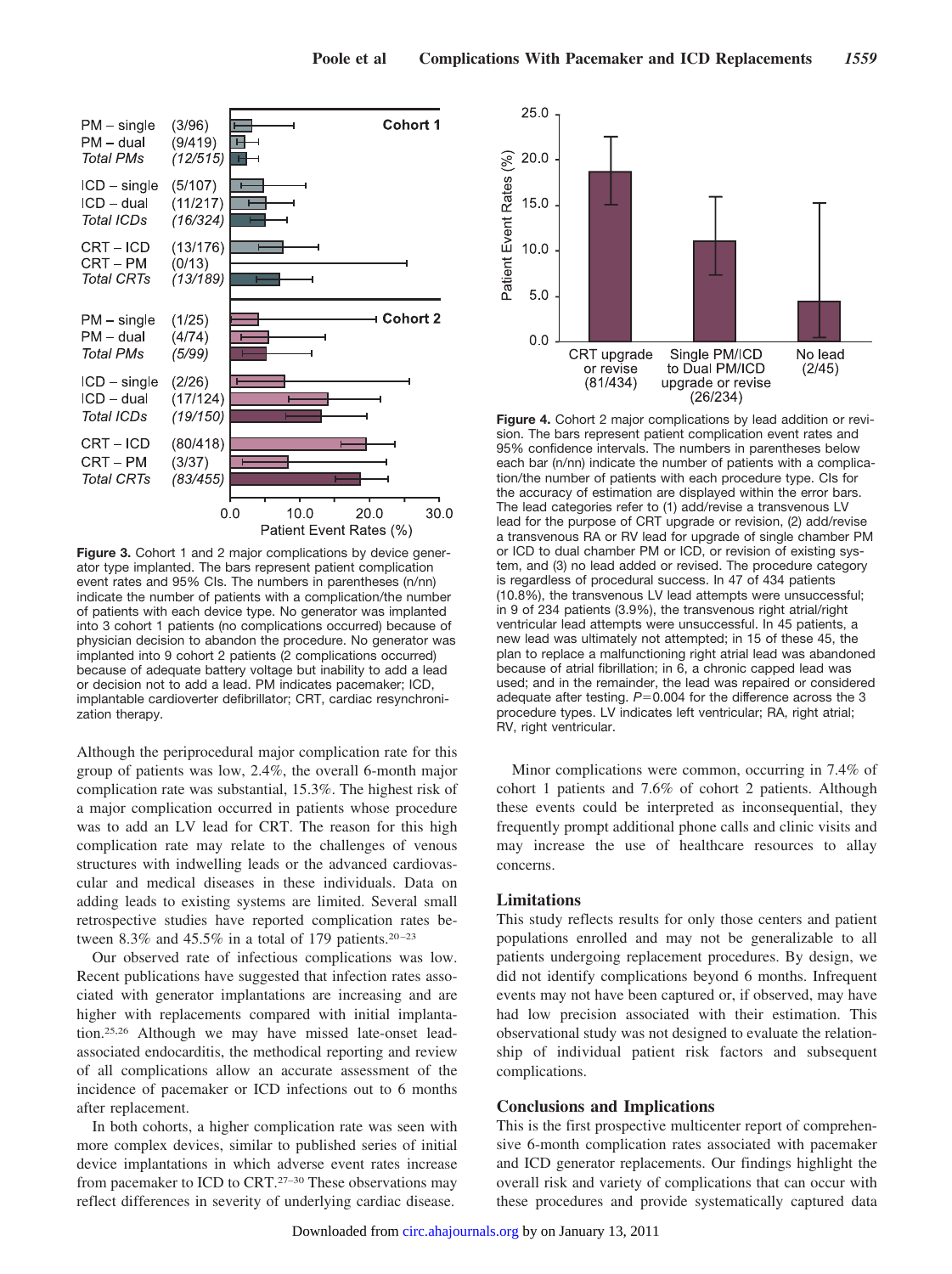that better approximate the true procedural risks. Recommendations for lifelong device therapy should include consideration of the risks associated with generator replacements and lead additions, especially in situations in which the benefit may be less certain. These data emphasize the need for future efforts directed at extending battery longevity and minimizing lead-related complications.

## **Source of Funding**

The REPLACE Registry was sponsored and funded by BIOTRONIK, Inc. Study participants from the sponsor contributed to the trial design and study process but were blinded to the clinical data and complication end points until after final data analysis of each cohort.

#### **Disclosures**

Dr Poole reports receiving research grant support from BIOTRONIK and the National Heart, Lung, and Blood Institute; speaking honoraria from Medtronic and Boston Scientific; travel reimbursement from BIOTRONIK, Medtronic, and Boston Scientific; and honoraria from Cardiac Science. Dr Poole has been an expert witness. Dr Poole also reports fellowship training grants to her institution from Medtronic, Boston Scientific, and St. Jude Medical. Dr Gleva has received research support from BIOTRONIK, honoraria from Medtronic and BIOTRONIK, and travel reimbursement from BIOTRONIK; Dr Gleva's spouse has ownership stock in Medtronic. Dr Mela reports speaking honoraria, advisory board, and travel reimbursement from BIOTRONIK. Dr Chung reports research grants from Medtronic, Boston Scientific, St. Jude Medical, and BIOTRONIK, as well as travel reimbursement from BIOTRONIK, St. Jude Medical, Medtronic, and Boston Scientific. Dr Uslan has received research grants from the American Heart Association, honoraria from BIOTRONIK, consulting fees from Tyrx, travel reimbursement from BIOTRONIK, and fees for participation in study review activities from BIOTRONIK. Dr Borge reports speakers' bureau honoraria from BIOTRONIK, Boston Scientific, St. Jude Medical, and Sanofi-Aventis, as well as a consultancy with Medtronic and travel reimbursement from BIOTRONIK. Dr Gottipaty has received honoraria from BIOTRONIK, St. Jude Medical, Boston Scientific, Medtronic, and Sanofi-Aventis and travel reimbursement from BIOTRONIK. Dr Shinn has received research grants from Boston Scientific, Medtonic, Sonofi-Aventis, and BIOTRONIK; travel reimbursement from BIOTRONIK; speaker's fees from BIOTRONIK; and honoraria from Medtronic. Dr Shinn has a consultancy with Medtronic and BIOTRONIK and has been an expert witness; his brother-in-law is a Medtronic employee. Dr Dan has received speaker fees from Boston Scientific, Medtronic, and Sorin; honoraria from Boston Scientific, Medtronic, St. Jude Medical, Sorin, and Sanofi-Aventis; and travel reimbursement from BIOTRONIK. Dr Dan also has a consultancy with BIOTRONIK, Boston Scientific, and Sorin. Dr Feldman reports that his institution has received research support from Medtronic, Boston Scientific, St. Jude Medical, and BIOTRONIK. Dr Feldman receives speakers' bureau fees from Medtronic and Boston Scientific and receives travel reimbursement from and has a consultancy with Boston Scientific and BIOTRONIK. Dr Winston reports research grants from Medtronic, Boston Scientific, St. Jude Medical, and BIOTRONIK to his institution and receives honoraria from St. Jude Medical, Boston Scientific, and BIOTRONIK. Dr Langberg reports that his institution receives research support from BIOTRONIK. K. Mitchell is a paid employee of BIOTRONIK and receives a fixed salary with no bonus payments tied to research results. Dr Holcomb has received consulting fees from BIOTRONIK to perform the statistical analysis for the study. In addition to the individual disclosures noted above, the institutions of several authors (Drs Poole, Gleva, Mela, Chung, Borge, Gottipaty, Shinn, Winston, Dan, Feldman, Seide, Gallagher, and Langberg) participated as an enrolling site in REPLACE and received research support from BIOTRONIK for the conduct of the trial. Drs Seide and Gallagher report no conflicts.

## **References**

- 1. Wilkoff BL, Aurricchio A, Brugada J, Cowie M, Ellenbogen KA, Gillis AM, Hayes DL, Howlett JG, Kautzner J, Love CJ, Morgan JM, Priori SG, Reynolds DW, Schoenfeld MH, Vardas PE. HRS/EHRA expert consensus on the monitoring of cardiac electronic implantable devices (CIEDs): description of techniques indications, personnel, frequency, and ethical considerations. *Heart Rhythm*. 2008;5:907–925.
- 2. Uslan DZ, Tleyjeh IM, Baddour LM, Friedman PA, Jenkins SM, St Sauver JL, Hayes DL. Temporal trends in permanent pacemaker implantation: a population-based study. *Am Heart J*. 2008;155:896 –903.
- 3. A comparison of antiarrhythmic drug therapy with implantable defibrillators in patients resuscitated from near-fatal ventricular arrhythmias: the Antiarrhythmics Versus Implantable Defibrillators (AVID) Investigators. *N Engl J Med.* 1997;337:1576 –1583.
- 4. Connolly SJ, Gent M, Roberts RS, Dorian P, Roy D, Sheldon RS, Mitchell LB, Green MS, Klein GJ, O'Brien B. Canadian Implantable Defibrillator Study (CIDS): a randomized trial of the implantable cardioverter defibrillator against amiodarone. *Circulation*. 2000;101: 1297–1302.
- 5. Moss AJ, Zareba W, Hall WJ, Klein H, Wilber DJ, Cannom DS, Daubert JP, Higgins SL, Brown MW, Andrews ML; Multicenter Automatic Defibrillator Implantation Trial II Investigators. Prophylactic implantation of a defibrillator in patients with myocardial infarction and reduced ejection fraction. *N Engl J Med.* 2002;346:877– 883.
- 6. Bardy GH, Lee KL, Mark DB, Poole JE, Packer DL, Boineau R, Domanski M, Troutman C, Anderson J, Johnson G, McNulty SE, Clapp-Channing N, Davidson-Ray LD, Fraulo ES, Fishbein DP, Luceri RM, Ip JH; Sudden Cardiac Death in Heart Failure Trial (SCD-HeFT) Investigators. Amiodarone or an implantable cardioverter-defibrillator for congestive heart failure. *N Engl J Med.* 2005;352:225–237.
- 7. Kadish A, Dyer A, Daubert JP, Quigg R, Estes NA, Anderson KP, Calkins H, Hoch D, Goldberger J, Shalaby A, Sanders WE, Schaechter A, Levine JH; Defibrillators in Non-Ischemic Cardiomyopathy Treatment Evaluation (DEFINITE) Investigators. Prophylactic defibrillator implantation in patients with nonischemic dilated cardiomyopathy. *N Engl J Med.* 2004;350:2151–2158.
- 8. Bristow MR, Saxon LA, Boehmer J, Krueger S, Kass DA, De Marco T, Carson P, DiCarlo L, DeMets D, White BG, DeVries DW, Feldman AM; Comparison of Medical Therapy, Pacing, and Defibrillation in Heart Failure (COMPANION) Investigators. Cardiac-resynchronization therapy with or without an implantable defibrillator in advanced chronic heart failure. *N Engl J Med.* 2004;350:2140-2150.
- 9. Cleland JG, Daubert JC, Erdmann E, Freemantle N, Gras D, Kappenberger L, Tavazzi L. Cardiac Resynchronization–Heart Failure (CARE-HF) Study Investigators. The effect of cardiac resynchronization on morbidity and mortality in heart failure. *N Engl J Med.* 2005;352: 1539 –1549.
- 10. Maisel WH, Moynahan M, Zuckerman BD, Gross TP, Tovar OH, Tillman DB, Schultz DB. Pacemaker and ICD generator malfunctions: analysis of Food and Drug Administration annual reports. *JAMA*. 2006;295: 1901–1906.
- 11. Ellenbogen KA, Wood MA, Shepard RK, Clemo HF, Vaughn T, Holloman K, Dow M, Leffler J, Abeyratne A, Verness D. Detection and management of an implantable cardioverter defibrillator lead failure incidence and clinical implications. *J Am Coll Cardiol*. 2003;41:73– 80.
- 12. Kleemann T, Becker T, Doenges K, Vater M, Senges J, Schneider S, Saggau W, Weisse U, Seidl K. Annual rate of transvenous defibrillation lead defects in implantable cardioverter-defibrillators over a period of 10 years. *Circulation*. 2007;115:2474 –2480.
- 13. Fleisher LA, Beckman JA, Brown KA, Calkins H, Chaikof E, Fleischmann KE, Freeman WK, Froehlich JB, Kasper EK, Kersten JR, Riegel B, Robb JF, Smith SC Jr, Jacobs AK, Adams CD, Anderson JL, Antman EM, Buller CE, Creager MA, Ettinger SM, Faxon DP, Fuster V, Halperin JL, Hiratzka LF, Hunt SA, Lytle BW, Nishimura R, Ornato JP, Page RL, Tarkington LG, Yancy CW. ACC/AHA 2007 guidelines on perioperative cardiovascular evaluation and care for noncardiac surgery: a report of the American College of Cardiology/American Heart Association Task Force on Practice Guidelines (Writing Committee to Revise the 2002 Guidelines on Perioperative Cardiovascular Evaluation for Noncardiac Surgery). *Circulation*. 2007;116:e418 – e500.
- 14. Shroyer ALW, Coombs LP, Peterson ED, Eiken MC, DeLong ER, Chen A, Ferguson TB, Grover FL, Edwards FH. The Society of Thoracic Surgeons: 30-day operative mortality and morbidity risk models. *Ann Thorac Surg*. 2003;75:1856 –1865.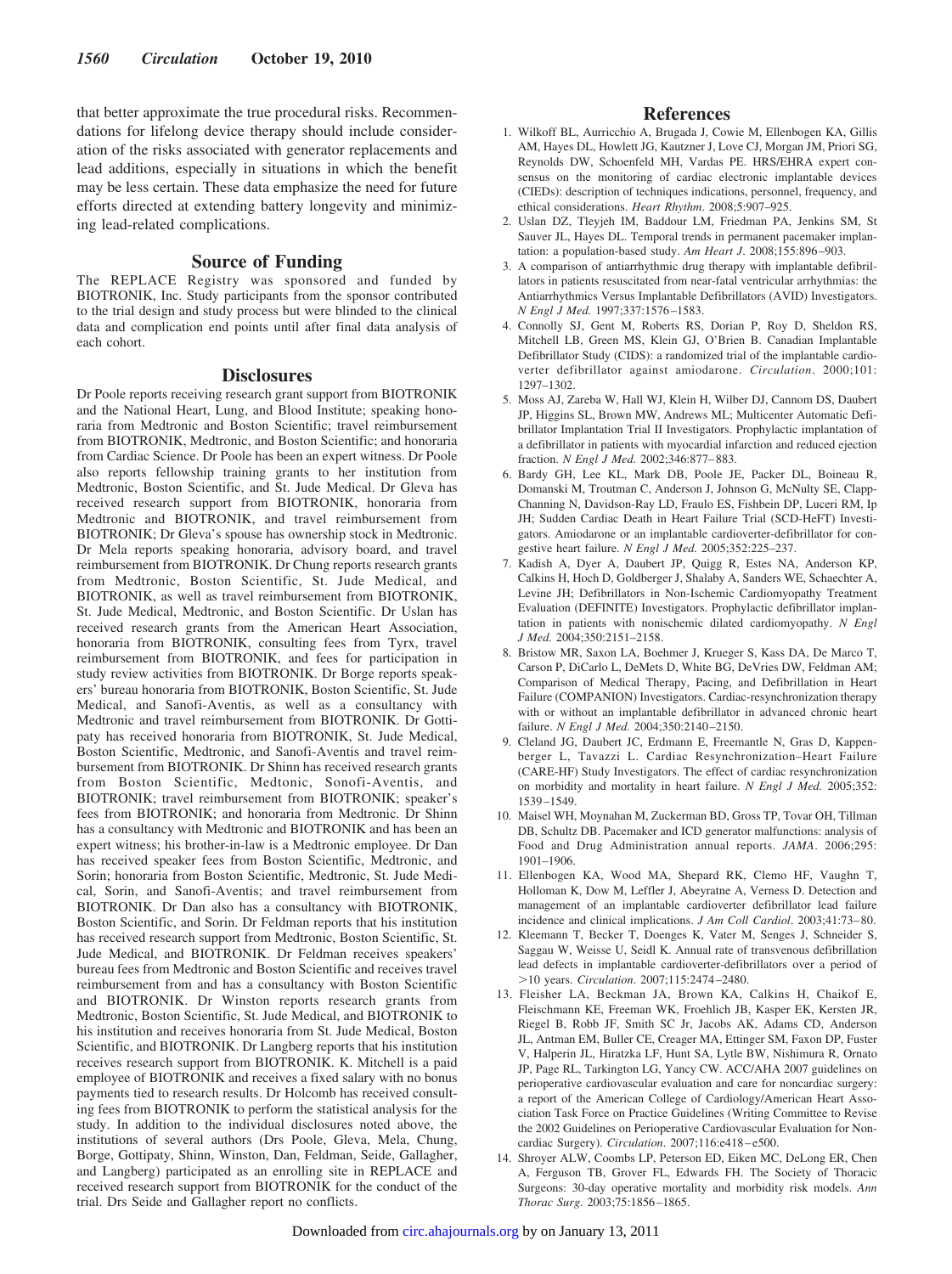- 15. Gould PA, Gula LJ, Champagne J, Healey JS, Cameron D, Simpson C, Thibault B, Pinter A, Tung S, Sterns L, Birnie D, Exner D, Parkash R, Skanes AC, Yee R, Klein GJ, Krahn AD. Outcome of advisory implantable cardioverter-defibrillator replacement: one-year follow-up. *Heart Rhythm*. 2008;5:1675–1681.
- 16. Gould PA, Krahn AD; Canadian Heart Rhythm Society Working Group on Device Advisories. Complications associated with implantable cardioverter-defibrillator replacement in response to device advisories. *JAMA.* 2006;295:1907–1911.
- 17. Kapa S, Hyberger L, Rea RF, Hayes DL. Complication risk with pulse generator change: implications when reacting to a device advisory or recall. *Pacing Clin Electrophysiol*. 2007;30:730 –733.
- 18. Costea A, Rardon DP, Padanilam BJ, Fogel RI, Prystowsky EN. Complications associated with generator replacement in response to device advisories. *J Cardiovasc Electrophysiol*. 2008;19:266 –269.
- 19. Moore JW III, Barrington W, Bazzaz R, Jain S, Nemec J, Ngwu O, Schwartzman D, Shalaby A, Saba S. Complications of replacing implantable devices in response to advisories: a single center experience. *Int J Cardiol*. 2009;134:42– 46.
- 20. Hildick-Smith DJR, Lowe MD, Newell SA, Schofield PM, Shapiro LM, Stone DL, Grace AA, Petch MC. Ventricular pacemaker upgrade: experience, complications and recommendations. *Heart*. 1998;79:383–387.
- 21. Duray GZ, Israel CW, Pajitnev D, Hohnloser SH. Upgrading to biventricular pacing/defibrillation systems in right ventricular paced congestive heart failure patients: prospective assessment of procedural parameters and response rate. *Europace*. 2008;10:48 –52.
- 22. Baker CM, Christopher TJ, Smith PF, Langberg JJ, Delurgio DB, Leon AR. Addition of a left ventricular lead to conventional pacing systems in patients with congestive heart failure: feasibility, safety, and early results in 60 consecutive patients. *Pacing Clin Electrophysiol*. 2002;25: 1166 –1171.
- 23. Sweeney MO, Shea JB, Ellison KE. Upgrade of permanent pacemakers and single chamber implantable cardioverter defibrillators to pectoral

dual chamber implantable cardioverter defibrillators: indications, surgical approach, and long-term clinical results. *Pacing Clin Electrophysiol*. 2002;25:1715–1723.

- 24. Mangram AJ, Horan TC, Pearson ML, Silver LC, Jarvis WR. Guideline for prevention of surgical site infection, 1999: Hospital Infection Control Practices Advisory Committee. *Infect Control Hosp Epidemiol.* 1999:20; 250 –278; quiz 279 –280.
- 25. Uslan DZ, Sohail MR, St Sauver JL, Friedman PA, Hayes DL, Stoner SM, Wilson WR, Steckelberg JM, Baddour LM. Permanent pacemaker and implantable cardioverter defibrillator infection: a population-based study. *Arch Intern Med*. 2007;167:669 – 675.
- 26. Klug D, Balde M, Pavin D, Hidden-Lucet F, Clementy J, Sadoul N, Rey JL, Lande G, Lazarus A, Victor J, Barnay C, Grandbastien B, Kacet S; PEOPLE Study Group. Risk factors related to infections of implanted pacemakers and cardioverter-defibrillators: results of a large prospective study. *Circulation.* 2007;116:1349 –1355.
- 27. Harcombe AA, Newell SA, Ludman PF, Winstow TE, Sharples LD, Schofield PM, Stone DL, Shapiro LM, Cole T, Petch MC. Late complications following permanent pacemaker implantation or elective unit replacement. *Heart*. 1998;80:240 –244.
- 28. Takahashi T, Bhandari AK, Watanuki M, Cannom DS, Sakurada H, Hiraoka M. High incidence of device-related and lead-related complications in the dual-chamber implantable cardioverter defibrillator compared with the single-chamber version. *Circ J*. 2002;66:746 –750.
- 29. Duray GZ, Schmitt J, Cicek-Hartvig S, Hohnloser SH, Israel CW. Complications leading to surgical revision in implantable cardioverter defibrillator patients: comparison of patients with single-chamber, dualchamber, and biventricular devices. *Europace*. 2009;11:297–302.
- 30. Lee, DS, Krahn AD, Healey JS, Birnie D, Crystal E, Dorian P, Simpson CS, Khaykin Y, Cameron D, Janmohamed A, Yee R, Austin PC, Chen Z, Hardy J, Tu JV; Investigators of the Ontario ICD Database. Evaluation of early complications related to de novo cardioverter defibrillator implantation: insights from the Ontario ICD database. *J Am Coll Cardiol.* 2010;55:774 –782.

# **CLINICAL PERSPECTIVE**

Cardiac implantable electronic device use is increasing worldwide. Improvements in medical therapy will result in many patients requiring subsequent procedures for generator replacement or "upgrades" to multilead systems. Although data from retrospective series have been available, REPLACE is the first prospective multicenter trial to examine complications related to generator replacement. The 2 patient populations studied included patients who needed only a generator replacement and those who required a lead addition or revision for advanced therapy. This study examined a broad range of major and minor complications. Major complications with planned generator replacements alone were modest; however, when a transvenous lead addition or revision was combined with a generator replacement, the risk was markedly higher, especially for left ventricular leads. Our results support the use and development of devices with long battery life to minimize the lifetime surgical risk for a patient. The choice of device for each patient must be carefully considered. Mitigation of lead-related risks is also important. Using the fewest leads necessary for the clinical need of the patient is critical. The risk associated with upgrade procedures is concerning and favors performing indicated complex procedures before the development of advanced end-stage medical and cardiac disease, situations in which the risk may be prohibitive. Finally, our results provide insight into procedural outcomes for the next phase of life for patients who receive cardiac implantable electronic devices and a more robust analysis that can be used to establish a benchmark for comparative performance in this time of healthcare reform.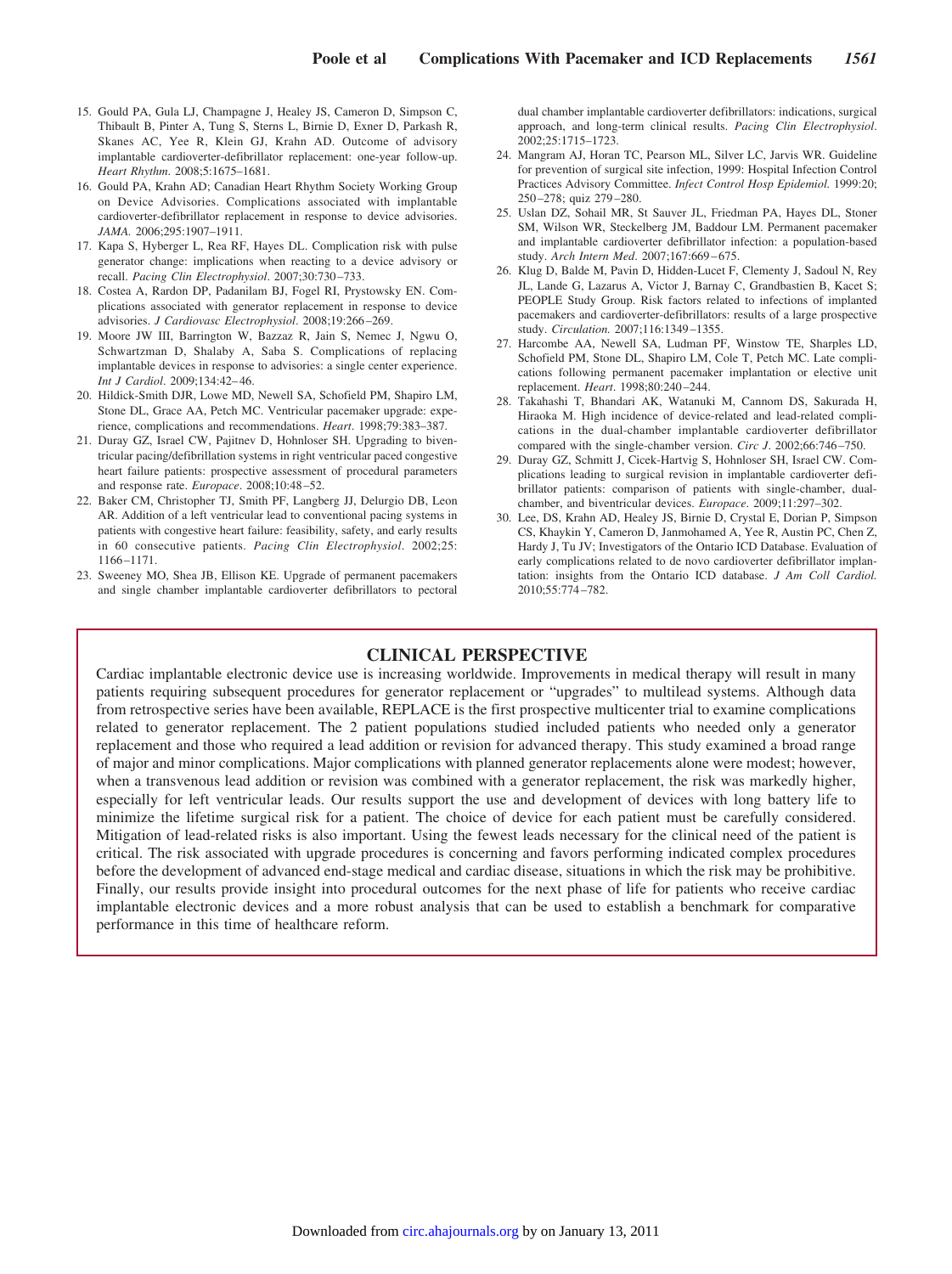# SUPPLEMENTAL MATERIAL

Appendix A: Steering Committee Members Chair, Jeanne E. Poole, MD: University of Washington, Seattle WA Richard Borge, MD: Abington Medical Specialists, Abington, PA Mina K. Chung, MD: Cleveland Clinic, Cleveland, OH Dan Dan, MD: Piedmont Heart Inst, Atlanta, GA Venketeshwar Gottipaty, MD, PhD: South Carolina Heart Ctr, Columbia, SC Theofanie Mela, MD: Massachusetts General Hospital, Boston, MA Timothy Shinn, MD: Michigan Heart, Ypsilanti, MI Daniel Z. Uslan, MD: University of California Los Angeles, Los Angeles, CA

Appendix B: Clinical Events Committee Members

Chair, Marye J. Gleva, MD: Washington University in St. Louis School of Medicine, St Louis, MO

Heather Bloom, MD: Emory University, Atlanta, GA

M. Carolyn Gamache, MD: Metro Heart Group, St. Louis, MO

T. Duncan Sellers, MD: Colorado Springs Cardiologists, Colorado Springs, CO

David Warren, MD MPH: Washington University in St. Louis School of Medicine, St Louis, MO

Appendix C: Investigators listed in descending order according to enrollment:

LA. Feldman, Rancho Mirage, CA; H. Seide, Daytona Beach, FL; S. Winston, Ann Arbor, MI; J. J.

Gallagher, Spartanburg, SC; J. Langberg, Atlanta, GA; D. Dan, Atlanta, GA; D. Schamp, Baltimore,

MD; B. Knight, Chicago, IL; A. Epstein, Birmingham, AL; A. Costea, Cincinnati, OH; J. Gelormini,